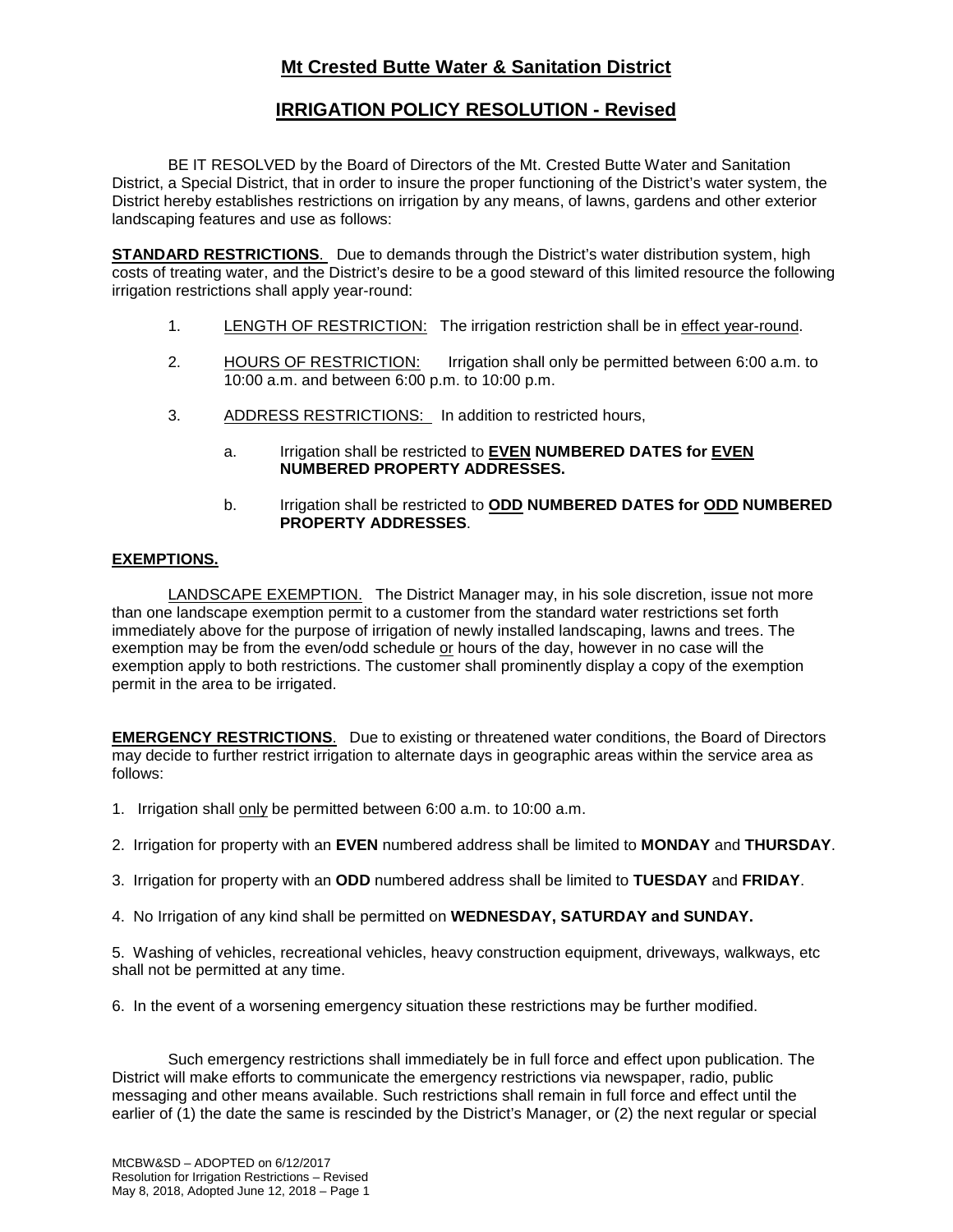## **Mt Crested Butte Water & Sanitation District**

### **IRRIGATION POLICY RESOLUTION - Revised**

board meeting, called for the purpose of evaluating such restrictions, unless continued by action of the Board.

#### **VIOLATIONS.**

VIOLATION OF WATER CONSERVATION RESTRICTIONS. Upon violation of any of the standard or emergency restrictions set forth above, the District Manager shall cause a written Notice of Violation to be mailed or delivered to the customer who has been found to be violating these Restrictions. The Notice of Violation shall specifically state the manner of the violation, with reference to the Irrigation Policy Resolution, the applicable Restrictions, and the penalty for such violation as set forth below.

PENALTIES FOR VIOLATIONS. Any person violating any of the standard or emergency restrictions set forth above shall be subject to the following fines:

Violation of Standard Restrictions:

| First Violation:              | <b>Written Warning</b> |
|-------------------------------|------------------------|
| Second Violation:             | \$50                   |
| Third Violation:              | \$100                  |
| Fourth Violation:             | \$250                  |
| <b>Subsequent Violations:</b> | \$500                  |

Violation of Emergency Restrictions:

| First Violation:              | \$100   |
|-------------------------------|---------|
| Second Violation:             | \$200   |
| Third Violation:              | \$500   |
| <b>Subsequent Violations:</b> | \$1,000 |

OBJECTION TO NOTICE OF VIOLATION. Any customer objecting to any Notice of Violation, or the penalty imposed thereby, may, within 10 days after such notice is mailed to the customer, file a written objection with the District Manager. Failure to timely object to any Notice of Violation shall be deemed a waiver of any objection to such notice or the penalty imposed thereby.

HEARING ON OBJECTION. Upon filing of such written objection, the Board shall at its next regular or special meeting, hear such evidence that the District Manager and customer may present concerning such violation in accordance such rules as the Board may establish. If the Board finds that the evidence supports a finding that the alleged violation occurred and the penalty imposed was appropriate, then the Notice of Violation shall stand and the penalty shall be imposed. Otherwise, the Board may strike or modify the Notice of Violation and/or penalty imposed in accordance with the evidence presented.

REPEATED OFFENSES. Upon issuance to any customer of a third Notice of Violation, the Board shall, at the next possible regular or special meeting, determine whether, and upon what conditions, the District should initiate discontinuation of water services. Notice of such hearing shall be mailed to the customer by certified mail to the customer's last known address at least 7 days before such hearing. In making such determination, the District shall consider any special needs of the customer, and the detriment to the District from the continual violations of the District's irrigation restrictions. At such hearing, the District Manager and customer may present evidence concerning such determination in accordance with the rules that the Board may establish and which may be amended from time-to-time. Notice of any determination shall be mailed to the customer by certified mail, return receipt requested and first-class mail, to the customer's last known address, and a copy shall be posted on the premises. Any disconnection shall be initiated and exercised in the manner provided by the District's Rules and Regulations.